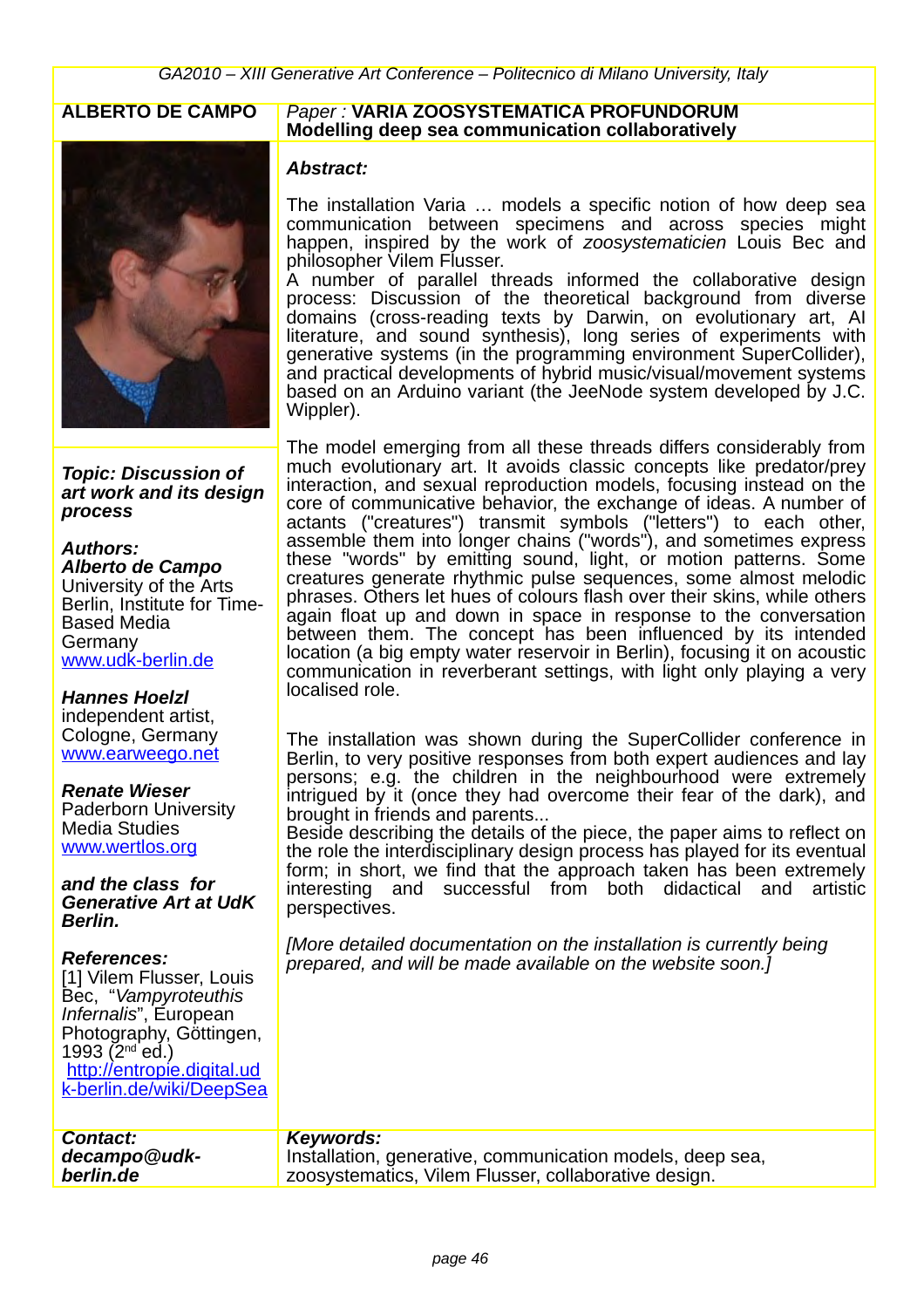# **Varia Zoosystematica Profundorum**

Modelling deep sea communication collectively

## **Prof. Dr. Alberto de Campo**

*Institute for time-based media, Berlin University for the Arts, Berlin, Germany [http://medienhaus.udk-berlin.de/pages/Generative\\_Kunst](http://medienhaus.udk-berlin.de/pages/Generative_Kunst) e-mail: decampo[at]udk-berlin.de*

#### **Hannes Hoelzl**

*Institute For Music And Media, Music University Düsseldorf, Germany Institute for time-based media, Berlin University for the Arts, Berlin, Germany <http://earweego.net/> hannes[at]earweego.net*

#### **Renate Wieser**

*Graduate Program Automatisms, University of Paderborn, Germany <http://www.uni-paderborn.de/en/instituteeinrichtungen/gk-automatismen/> rwieser@mail.uni-paderborn.de*

# **Abstract**

The installation *Varia Zoosystematica Profundorum* models a specific notion of how deep sea communication between specimens and across species might happen, inspired by the work of *zoosystematicien* Louis Bec and philosopher Vilem Flusser. A number of parallel threads informed the collaborative design process: Discussion of the theoretical background from diverse domains (cross-reading texts by Darwin, texts on evolutionary art, AI literature, and sound synthesis), a series of experiments with generative systems (in the programming environment SuperCollider), and practical developments of hybrid music/visual/movement systems based on an Arduino variant (the JeeNode system developed by J.C. Wippler).

Beside describing the details of the work, this paper aims to reflect on the role the interdisciplinary design process has played for its eventual form; in short, we find that the approach taken has been extremely interesting and successful from both didactical and artistic perspectives.

# **1. Background**

One starting point for the project was a recurring practical question: how to teach Generative Art / Computational Art to very inhomogeneous groups. At UdK Berlin, some students in our class have a background in Visual Communication; some have good programmings skills, some very little coding experience; some are highly skilled musicians and sound artists, some have no formal music training; and we often have outside guests who may be future candidates for the class, or independent artists seeking a stimulating learning environment. One common method is having a semester topic in order to explore specific areas in both theory and practice, and the approach we took was a special variant of that strategy.

The second starting point could just as well be called a landing point: Carsten Seiffarth from *Singuhr Hörgalerie* kindly invited me and the class to present a project at the *Großer Wasserspeicher*, which is one of the most spectacular sites for presenting sound art works in Berlin. It is a former water reservoir for the city, built into an artificial hill, with a diameter of 40m, and five concentric rings of brick walls to hold the pressure from the water contained. The architecture is quite striking: it consists of 6m high circular corridors with vaulted ceilings, no daylight (except for an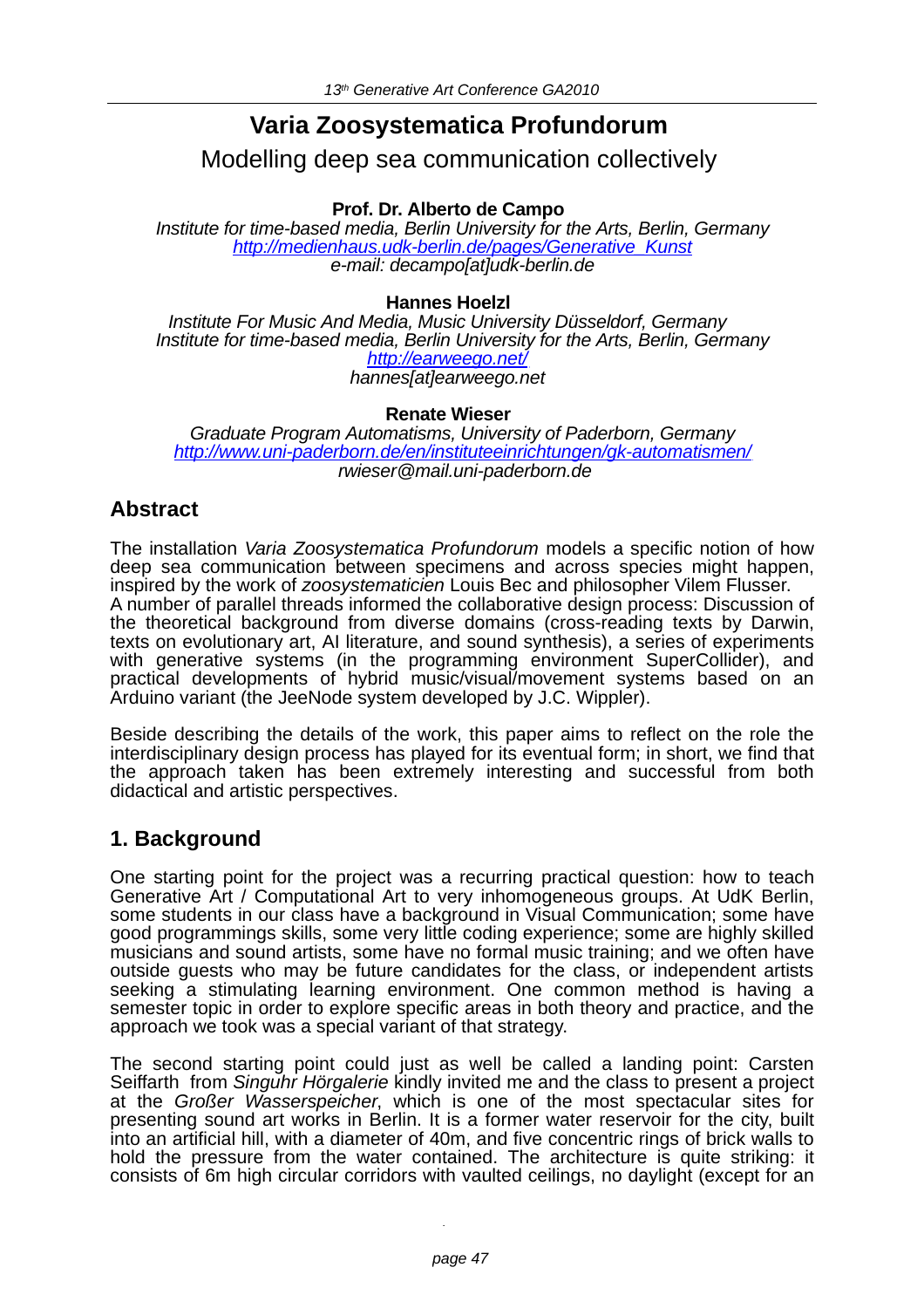entrance cut into the hill later on), and it is highly reverberant (ca. 18 seconds reverb time overall, and more at lower frequencies).





So, the semester began with the open question "what shall we show at Wasserspeicher?", and keeping this opportunity in mind provided a focus for which lines of experiments to pursue further.

# **2. Context of Courses**

We addressed the didactic question with a polyphony of interweaving courses:

- an exploratory course "Experiments with open generative systems"
- a theory/reading course "The Nature of Nature How Arty is Darwinism?"
- a practical course on hybrid music systems "cc communicate, creatures!"
- a more loosely coupled course on audiovisual programming.

"Experiments ..." (Alberto de Campo) covered many basic concepts, beginning with Cantor sets, fractals, coastlines, on to feedback systems, particle systems, agent systems, and communication systems. These were discussed conceptually, and with very simple code examples, so participants could do their own experiments freely; much time went into coming up with variants in class, and trying them out immediately, using the Just In Time Programming style in SuperCollider. [1, 2, 3]

"The Nature of Nature" (Renate Wieser) went from reading excerpts of Darwin's Origin of Species [4] and Descent of Man [5] to papers on Evolutionary Art [6] and on code and its performativity [7]; crossreading Microsound [8], classic swarm behaviour [9], and an approach that combines them [10]; from computational simulations of evolution [11, 12] to classic and newer AI literature [13, 14].

"cc - communicate, creatures!" (Hannes Hoelzl) covered building simple analog/ digital audio synths (such as [15]), and programming Arduino-like microchips to control these synths, various light sources (e.g.arrays of LEDs), and motors, solenoids and relays, as well as to communicate with computers. The chips are the JeeNode system by JC Wippler [16], which are open source hardware, have a built-in little radio sender/receiver chip, a wide choice of sensor designs and kits (so called Plugs), and accompanying Arduino software classes and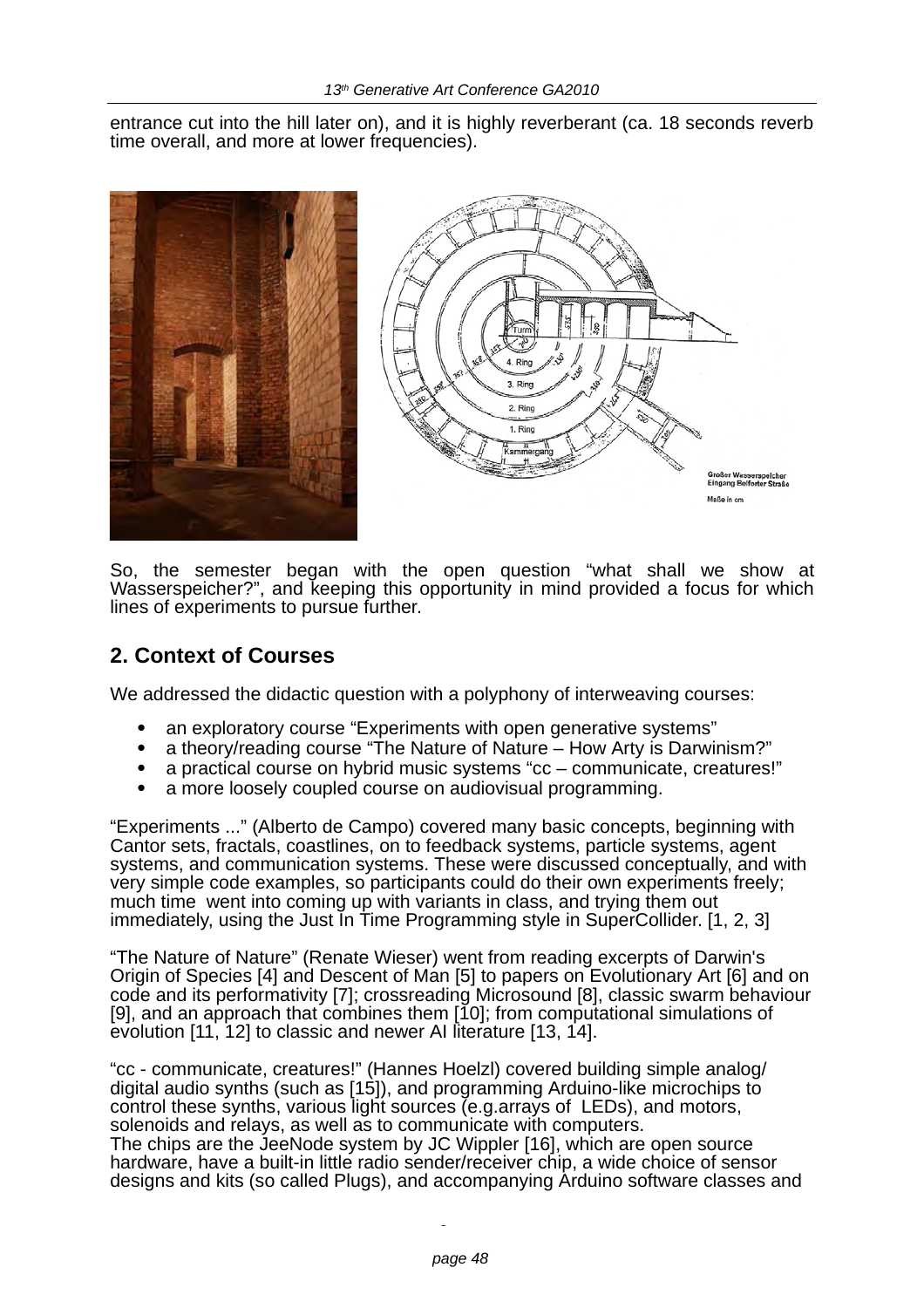examples to re-use and adapt. The interaction between different parts of the installation to be designed could be based on these chips.

"Audiovisual Programming" (Fredrik Olofsson) focused strongly on the praxis of programming, so much time was spent on learning how to explore concepts by experimenting with code. Special emphasis is on tying together sound and visuals by having the same models control both modalities; thus a change made to the model that is intended to affect the sounds in a specific way may well have interesting side effects on the visual behavior one would never have thought of directly. This experience was very useful for experimenting with mapping sounds, light and movement from the same control information in the creatures.

This was accompanied by informal "tinkering meetings", which people could attend optionally to build things together, and get help from colleagues who have more experience with, say, soldering, programming, mechanics, etc.

# **3. Shared Design Process**

Within this setting of parallel activities, the design for the eventual installation emerged in a shared process of discussions, experimentation, practical simplifications, and later on, individual ideas of what one's own creature could be like. These could be really heterogeneous, which would make it more challening to find ways to bring them together. Beside the authors, the participants in that process were mostly students of UdK, and some guests:

Bernhard Bauch, Constantin Engelmann, Dominik Hildebrand, Akitoshi Honda, Florian Kuehnle, Ingrid Ladurner, Karin Lustenberger, Rita Macedo, Naomi Mulla, Sarah Rechberger, Johanna Tauber, Andre Wakko, Christian Zollner; Peter Bartz, Tiago Cutileiro, Annie Goh, Tobias Purfuerst.

Initially, there was no preconceived general idea what the eventual system would be that ties the different aspects together. Thus, rather than describing the finished work, we will here try to reconstruct the flow of ideas.



# **2.1Aquarium**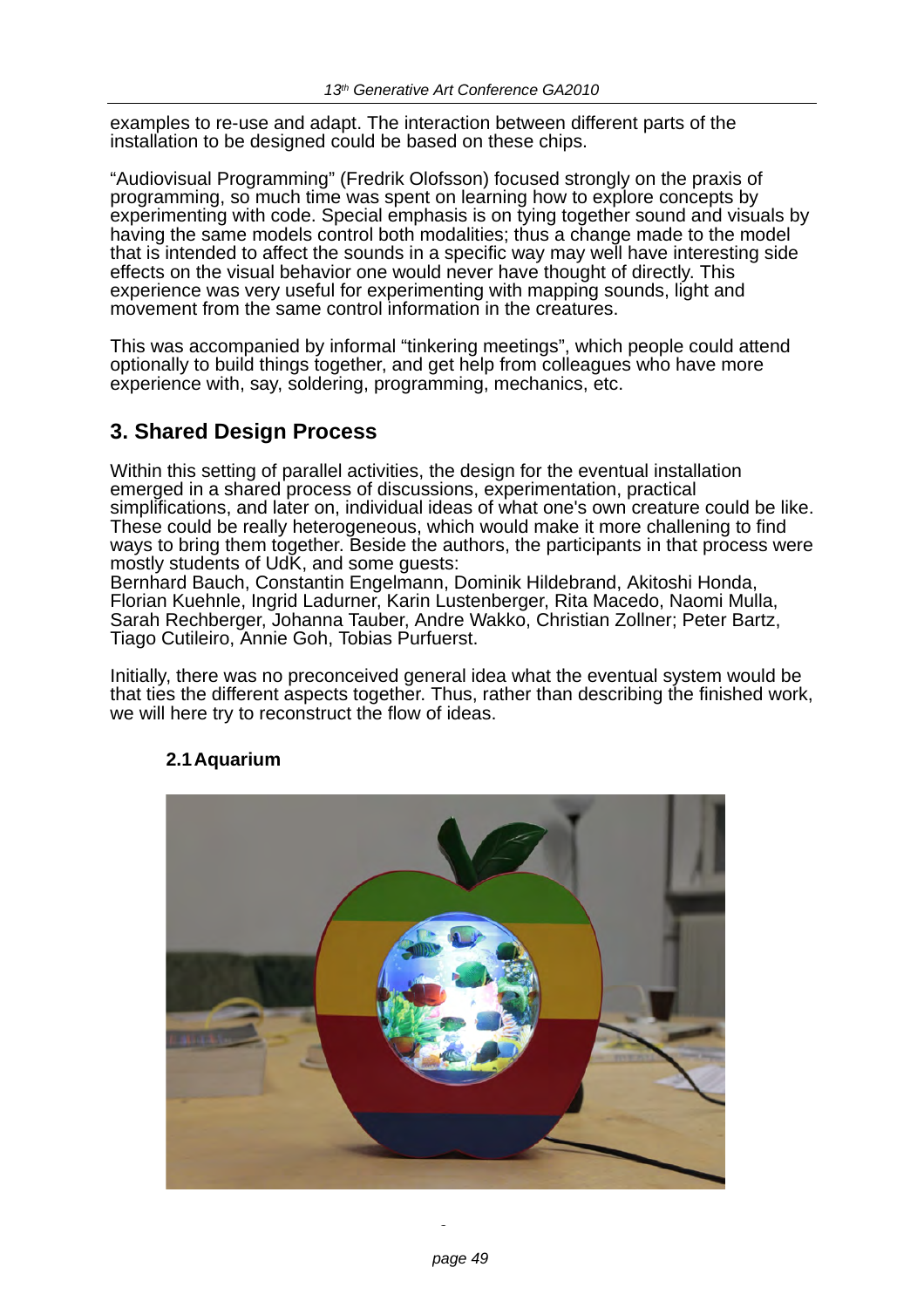One of the simplest possible examples for a real-world simulation is a simulated aquarium (a Chinese import shop find), which runs a bluish foil with images of fish and little bubbles on it across an illuminated background – this is a very simple system of agents. We re-wrote the aquarium as a little drawing patch, and began to amend its biggest simplification, which is that all the fish always swim in parallel. So we introduced different speeds, up/down drift, ways to avoid collisions, etc.

## **2.2 Communication systems – Agent behavior**

What messages should be communicated? The simplest solution was to use subsymbolic tokens (such as single letters), which can be assembled into "words", which stand for concepts, or units of meaning; note that the resulting "words" need not have any semantics known to the human experimenters (i.e. us); in fact, how should we know anything beforehand about how and with what concepts meanings are communicated in species very different from humans? Even in cross-cultural comparisons, semantics are by no means straightforward.

Most of the time, an agent would listen (or observe); only sometimes would it become obviously active by doing something (make a sound, show light or movement). So in practice, it would listen and wait for letters from outside; for communicative symmetry, an agent would also emit/send letters every now and then that the others would listen for; it would want to form a word of its own out of the incoming, or remembered, or preferred letters. When this personal word is finished, it can do something based on the word: It can translate it as a time pattern, and/or a value sequence, to inform a rhythmical sound, light, or movement pattern that is specific to this "word".

## **2.4 Deep Sea**

Pondering the aquarium and the idea of "abstract" communication between unknown creatures; the idea emerged that communicating deep sea creatures are a very fascinating subject of study: there are so many known cases of very strange creatures that even unlikely new ones seem just as plausible or implausible. This idea immediately energised the flow of the (until then somewhat vague) project, and it led to a number of happy coincidences:

First of all, the book *Vampyroteuthis Infernalis*, a wonderful collaboration between philosopher and founder of communicology, Vilem Flusser, and artist and "zoosystematicien" Louis Bec. It shows detailed biological drawings of hypothetical deep sea creatures with complex names for body parts whose functions remain mysterious; and it compares the radically different worlds deep sea squids and humans experience, juxtaposing them as figurative mirror images. This freewheeling variation on Flusser's research into the manifold connections between communication research, informatics, cybernetics, and being-in-the-world in general became a major source of inspiration for our venture. As the Flusser archive is also hosted at UdK Berlin, we even had the luxury of a highly informative lecture and discussion with Flusser expert Claudia Becker.

Secondly, 2010 was an important year in biology: The Marine Life Census project [17], a large coordinated research effort in which more than 2700 biologists worldwide systematically looked for new species in many different kinds of oceanic habitats, went into its concluding phase; furthermore, 2010 was declared the Year of Biodiversity; and finally, Jacques Cousteau's 100th Birthday was in June 2010.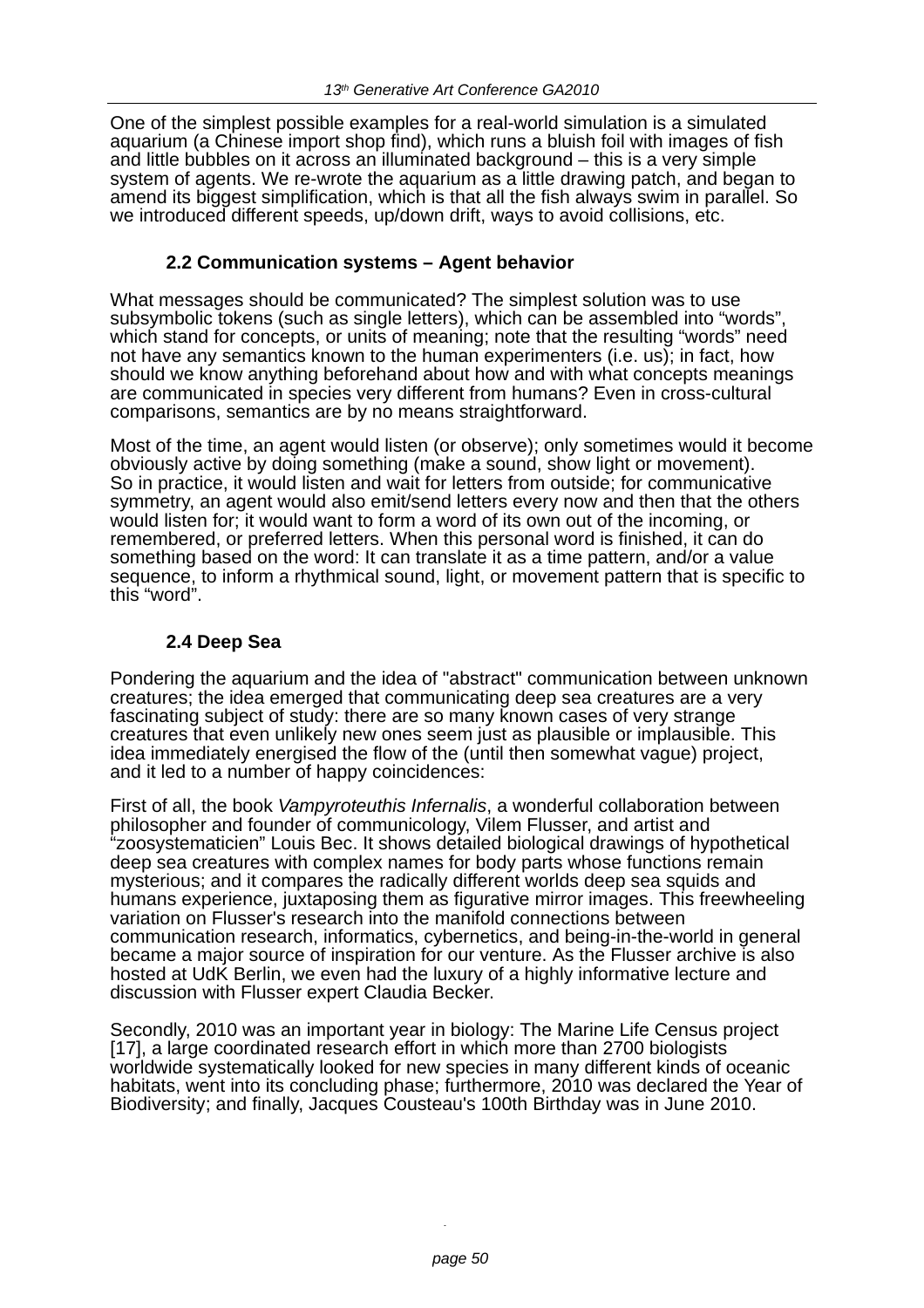#### **2.5 More preferences**

While experimenting with different communication models in SuperCollider scripts, the following design ideas and preferences of the working group emerged:

- **no sex, no death**  reproduction/genetics is already explored in so many biologically inspired art projects that we need repeat these
- **no predator/prey modeling, no search for food** for the same reason
- **mental energy level** listening to incoming letters or words is a way of acquiring mental energy, while sending or expressing words spends energy; there are several activity levels: creatures become hyperactive from high energy, or go into hibernation to recover from low energy
- **background is assimilated -** like songbirds adapt car alarms, our creatures would adapt Morse code patterns they may have perceived from submarine vessel communication.
- **"God words"** All creatures share a list of "magic words", and when a newly formed word is similar enough to one of them, the creatures get excited and repeat variants of the new word for a while ("Song and Dance Mode").

## **2.6 Sketching with SuperCollider**

All stages of the communication model that would run on the microchips eventually were first explored in code examples in SuperCollider, in a kind of second order simulation. The final version of these is available online [18], and is structured as follows:

All creatures are modeled as continuously looping tasks which

- send individual characters to all, and listen to incoming characters
- build words from these, based on their own letter preferences
- when their word is complete, play their sound, and have their respective little GUI window's frame flicker briefly
- send their words, and when these match a "magic word",
- ao into a special, more active mode ("song and dance")
- keep a three-stage energy level: normal, hyperactive and hibernation

The GUIs for the simulation represent a lot of the inner state of the creatures, so one can follow the slow growth of a word, and see and hear when it is finally expressed; watch the energy level of a creature change as it absorbs letters sent by the others; and much more; see the screenshot below.

This very rich representation helped understanding what was going on, and how new variations in the code changed the collective and individual behavior. Many special behaviors can be triggered from code, e.g. one can induce e.g. Song and Dance mode, change words while they build, manipulate the energy levels, etc etc. This flexibility even allows drastic changes to the entire system while it is running (which some people like to compare to open heart surgery).

The design sessions in the generative systems course took full advantage of that: we could try simpler ideas immediately, almost as fast as typing it, then observing for 5 minutes again, then discussing the change, and deciding how to move on. More complex ideas were postponed and prepared in advance for the next session.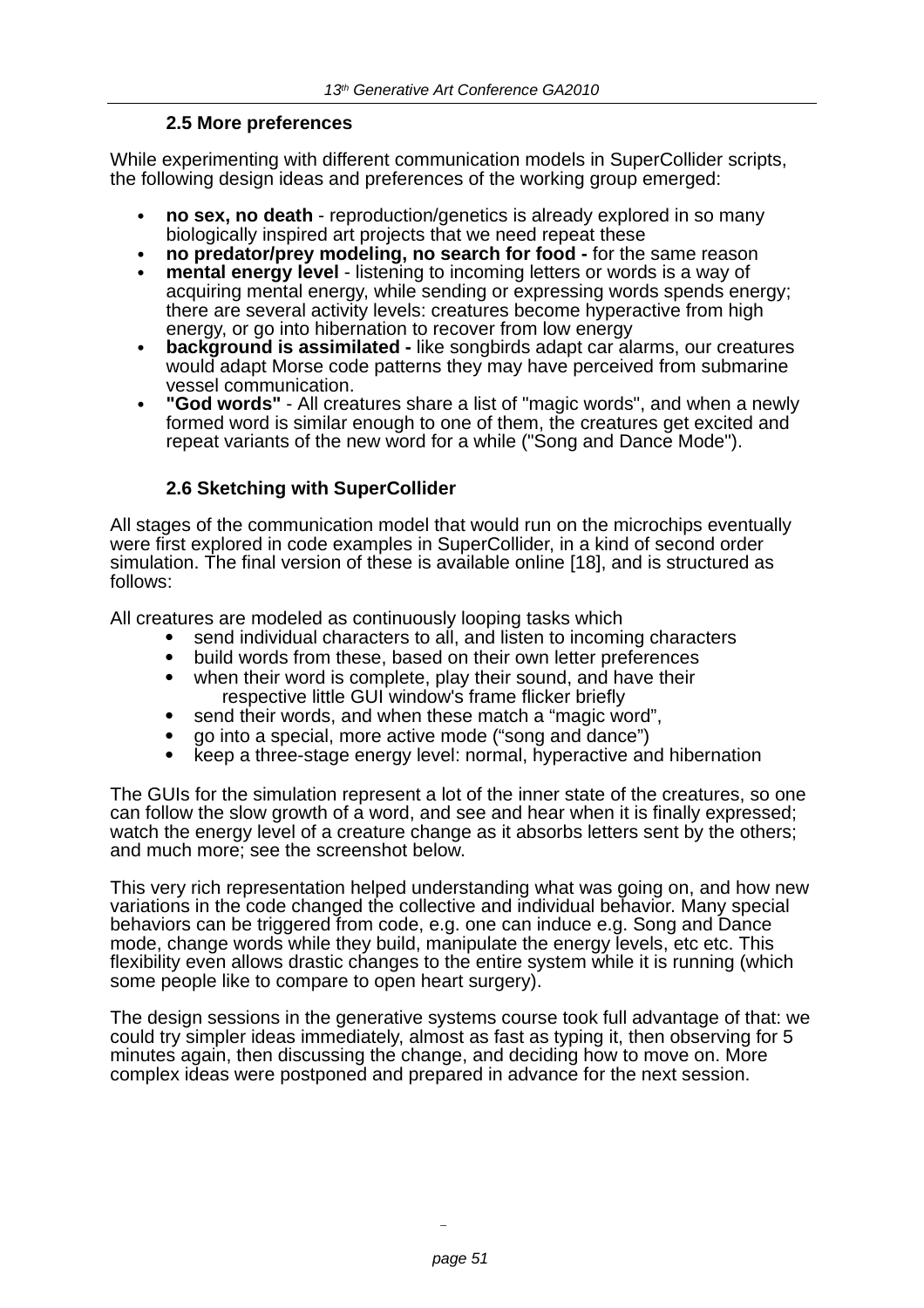

#### *13th Generative Art Conference GA2010*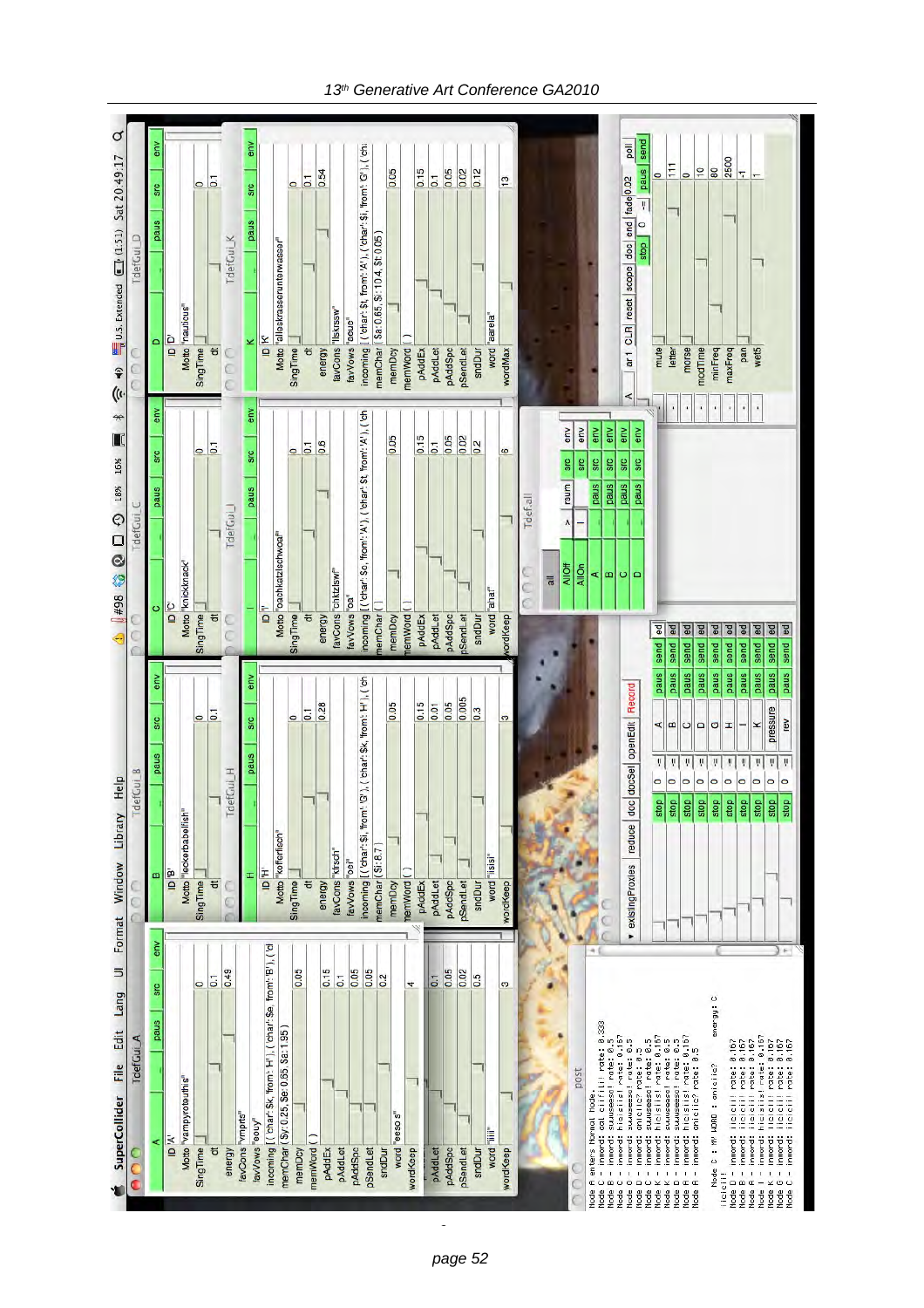# **4. Commonality and Differentiation**

The common model shared by all creatures emerging from all these threads, the creatures' brain design if you like, differs considerably from much evolutionary art; rather than following classical biologistical concepts (predator/prey, sexual reproduction, fight for resources), it focuses on the core of communicative behavior, the exchange of ideas. Very briefly, a number of actants ("creatures") transmit symbols ("letters") to each other, assemble incoming elements into longer chains ("words"), and sometimes express these "words" by emitting sound, light, or motion patterns. Obviously, the concept has been strongly influenced by its intended location, both in terms of the habitat it refers to, as well as in focusing on acoustic communication in very reverberant settings, with light only playing a localised role.

How the creatures express their inner state, i.e. communicate their "words" to the others, is very open to the interpretation of the individual participants: various manifestations of a single evolutionary thread, if you will. And in fact, the diversification of creatures was astounding! Some generate rhythmic pulse sequences, some create almost melodic phrases. Others have hues of colours that flash across their skins, while others again float up and down in space in response to the conversation between them. The following sections discuss each creature very briefly; the evolving documentation on all of them is available online [18], along with documentation movies of the preview show and the show at Wasserspeicher.

# **4.1** *Paulantinautius divinatio*

*P. d.* are deep sea octopuses belonging to the family of Bathypolypus arcticus. They normally live in depths from 1900m and below. Their most famous specimen was brought back to its original environment after playing the widely publicised role of Paul the" world championship oracle". After *Paul* [19] died on October, 26<sup>th</sup>, 2010, *Paulantinautius* is the only descendant beeing alive.



# *Model created by Bernhard Bauch.*

## **4.2** *Anarchiteuthis benjolinensis semiprofundus*

*A. b.s.* is a deep sea octopus belonging to the Subclass *Octopoda*. They are known to communicate by electromagnetic means. They produce moving bioluminscent hues on their skin, which are considered likely to be a form of communication; details on what they communicate are unclear.

*T*he model shown here focuses on its acoustic expression; its visual communication is only sketched here.



*Model created by Alberto de Campo. Sound and light production use the Benjolin instrument designed by Rob Hoordijk.*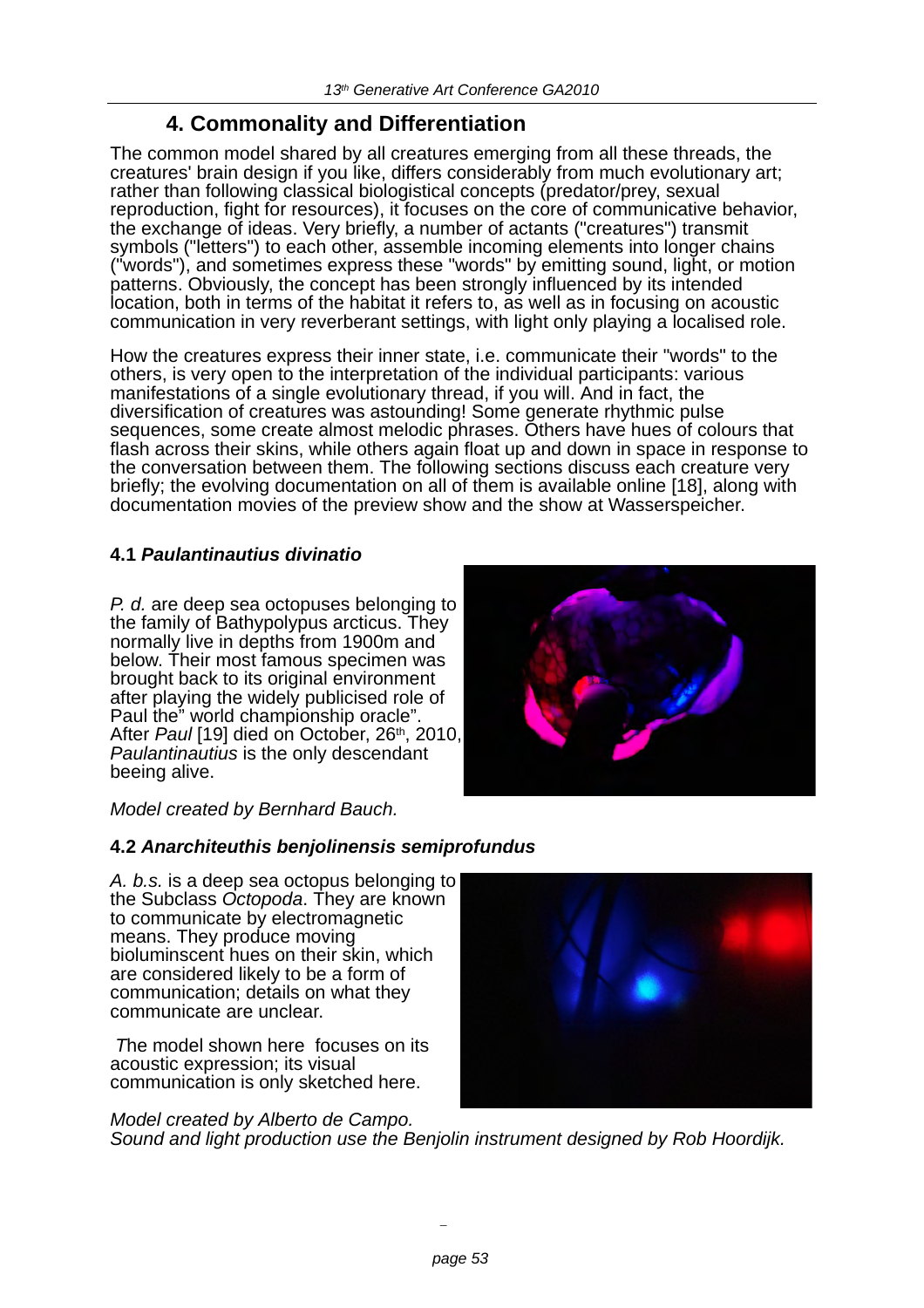# **4.3** *Flexotheuthis elongabilis*

F. e. is an extremely rare species which lives exclusively in very deep marine crevices, below at least 2500 meters. They are extremely sensitive to changes in the electromagnetic field. Current research suggests that this sensitivity aids them in fleeing and seeking shelter when submarine earthquakes occur.

F. possesses a bioluminiscent nervous system; interestingly, the nodes (two for each body segment) also create wide-spectrum sonic pulses, which can be heard over considerable distances. It is assumed that these sounds serve communication purposes with fellow specimens. Some researchers favor the interpretation that their "song" is a form of self-entertainment, and expresses their subjective well-being; their nervous system appears complex enough to justify the existence of such mental states. The model shown here is a baby *F.* of ca. 3m length when extended; until today only subadults have been found. Adult specimens are expected to continue growing as long as they



live, and may easily reach lengths of 10-15 meters and more.

*Model created by Dominik Hildebrand.*

# **4.4** *Monatom* **(also** *Monon***)**

*M.* is a very primitive unicellular organism probably belonging to the *Rhizaria* taxon. They are believed to be among the oldest life forms still in existence, and in very early phases of life on earth, it was the dominant life form across the globe. Today, *Monatoma* survive in the benthic zone.

Strangely their life activity appears to be based on binary code: They exchange information by means of bioluminiscent, directional light-beams in timed patterns, which bear some resemblance to Morse



code. They have no fixed form or size, but are often observed to assemble in hexagonal forms; larger rhizomatic bodies composed of such hexagonal assemblies are observed up to very large sizes, going into hundreds of meters.

*Model created by Akitoshi Honda.*

## **4.5** *Vuvuzeloida diaboli silvestris bandaniensis*

*V.d.s.b.* are deep sea worms belonging to the family of *Vuvuzeloida infernalis*. The cone-shaped worm has first been observed in deep crevices in the Banda Sea (South Moluccas in Indonesia). As the genus is phylogenetically very old, it is expected that isolated populations of *V.* will be found in far apart submarine environments.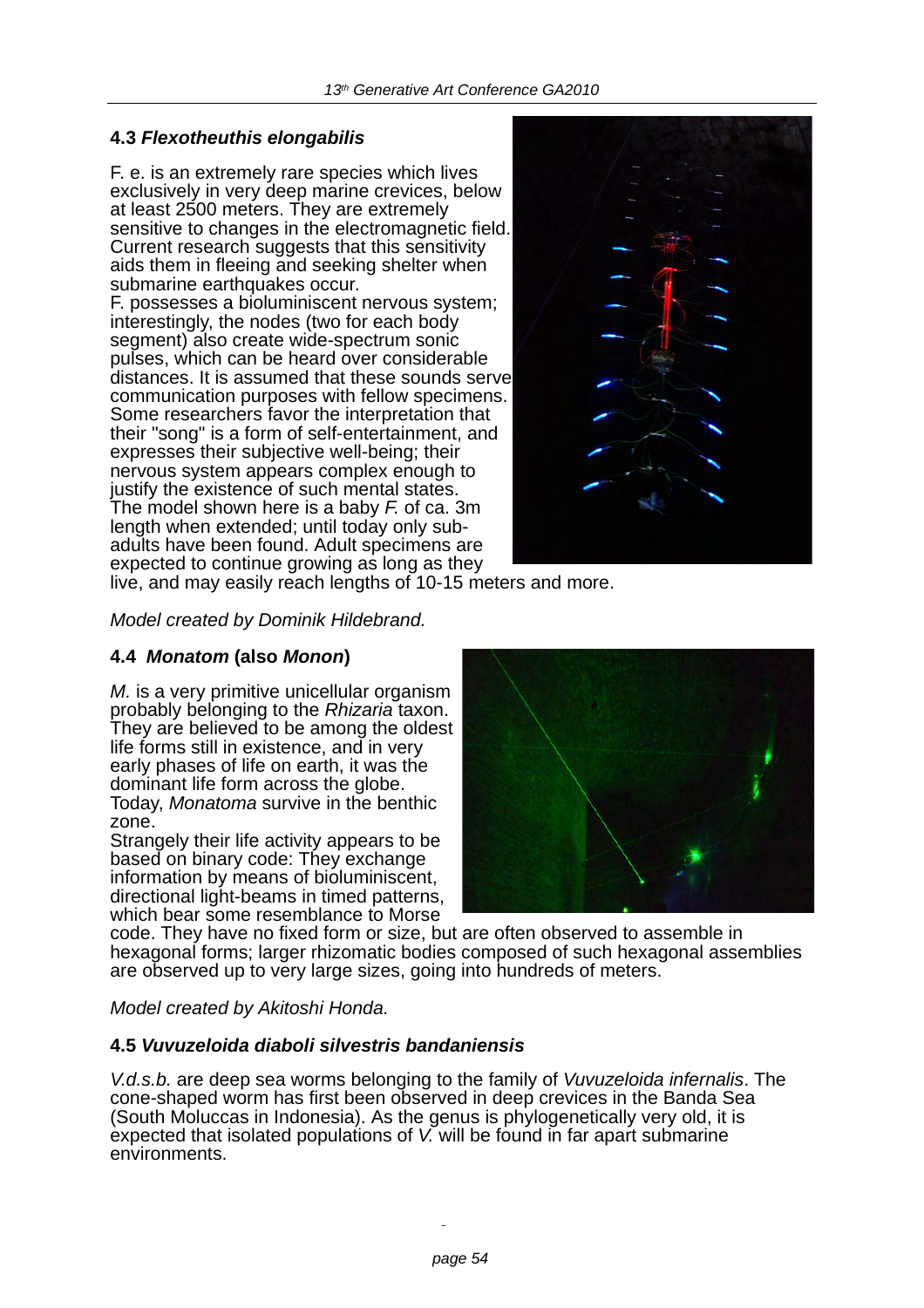*V.ae* are known to communicate by producing crackling sounds, which are somewhat similar to the Indonesian traditional instrument called "Forest Devil". When *Vuvuzeloidae* appear in larger flocks (also called schools), they tend to produce a pandemonium of loud monotonous sounds.



*Model created by Ingrid Ladurner.* 

#### **4.6** *Suithisaurus turbulens spasmodicus*

"Sweetysourus" (Suithisaurus turbulens spasmodicus) has first been found in the Indian Ocean, off the Island of Sri Lanka. Initially it was believed that the found object was only the skeleton of a previously unknown tropical *saurian*  that has sunken into the deep sea after being dislocated by a monsoon storm. Later sightings have revealed that it is in fact a living being, which has quite complex behavior patterns; e.g., it has what looks like shiver spasms about 30-40 times per hour. It was named by an Irish marine biologist after the Gaelic word for skill (with the vernacular name being an unfortunate example of scientist humor).

*Model created by Karin Lustenberger.*



## **4.7** *Laufwerk (Testudo marino-digitalis monopedes)*

Laufwerke are marine testudides, and as such, members of the order stomatopoda. They live in the benthic zone of the deep sea and reach a typical length of 19 cm, and 31cm with their mouth open. Due to their extravagant mouth-apparatus, Laufwerke are the only species known that appear to grow by half of their normal body-length during ingestion.

Lacking a stomach, brain and almost everything except for the mouth, the predominant task in life of a laufwerk



is eating. Due to the absent stomach, and the resulting inability to store food, Laufwerk requires a constant supply of nutrition.

*Model created by Naomi Mulla.*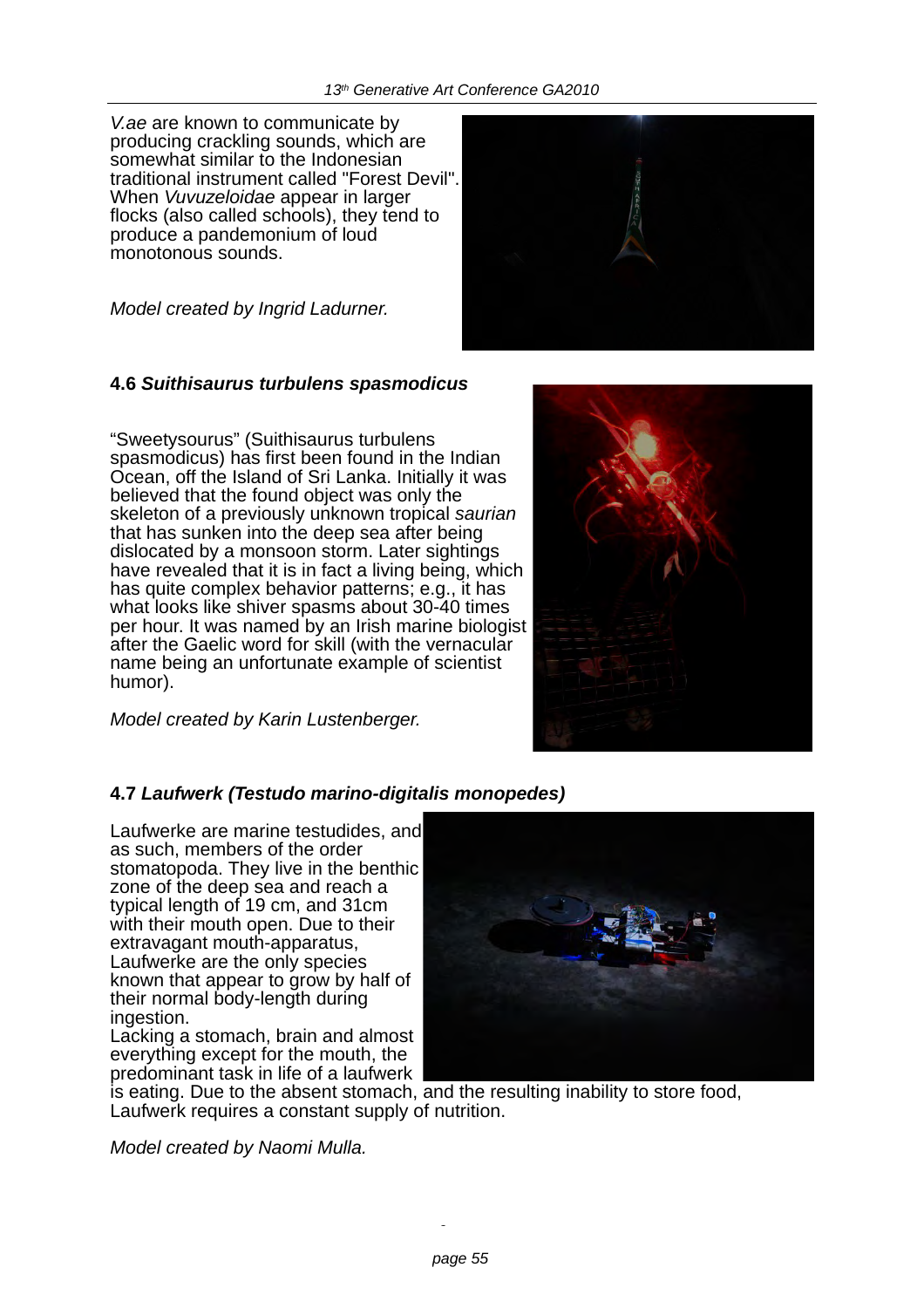## **4.8** *Cyclops Significans*

S. is an as yet unclassified inhabitant of the deep sea, arguably belonging to the Oculopodae. With its elaborate eyelashes, C. S. produces an rather spectacular gaze based on bioluminescence and sonic endo-resonance.

*Model created by Christian Zollner.*



## **4.9** *Humilis coconis*

First traces of *H. c.* were found in the deep waters of the Lapulapu Ridge in the northern Pacific Ocean during underwater audio recordings. Instead of the expected whale song that was the intended object to be studied, interference signals were picked up; since then researchers have tried to locate the origin of the sounds. Months later, a first picture of the humilis coconis could be taken (shown above) about 4200 meters below sea level almost at the same place.

Since then speculations abound about their taxonomical classification, their way of reproduction and their communication behavior. Researchers assume that the humilis coconis uses its inner organs to create some kind of feedback frequencies and is able to amplify them through the resonating shape of its body. Nuclear radiation seems to have caused mutations in *H.C.* which enables them to reuse industrial waste in multiple ways, e.g. for their sound-producing body shells.

*Model created by Tobias Purfürst.*

## **4.10** *Variotuethis*

Variotuethis was first sighted very shortly before the V. Z. P. installation. It appears that Variotuethis can split into multiple segments, which can survive as independent organisms after this giant version of cell proliferation.

Variothuetis were found in association with hydrothermal vents. It is very likely that Variothuetis evolved out of the Siboglinidae (worms that grow in tubes), which overgrow the steep gradients of the black smokers. The mystery about Variothuetis is the enormous size it developed in an obviously very short period of time. First speculations call hydrogen sulfide to account for the rapid growth. Hydrogen sulfid is produced during the hydrothermal activity of the black smokers. Tube worms depend on this chemical, which is highly



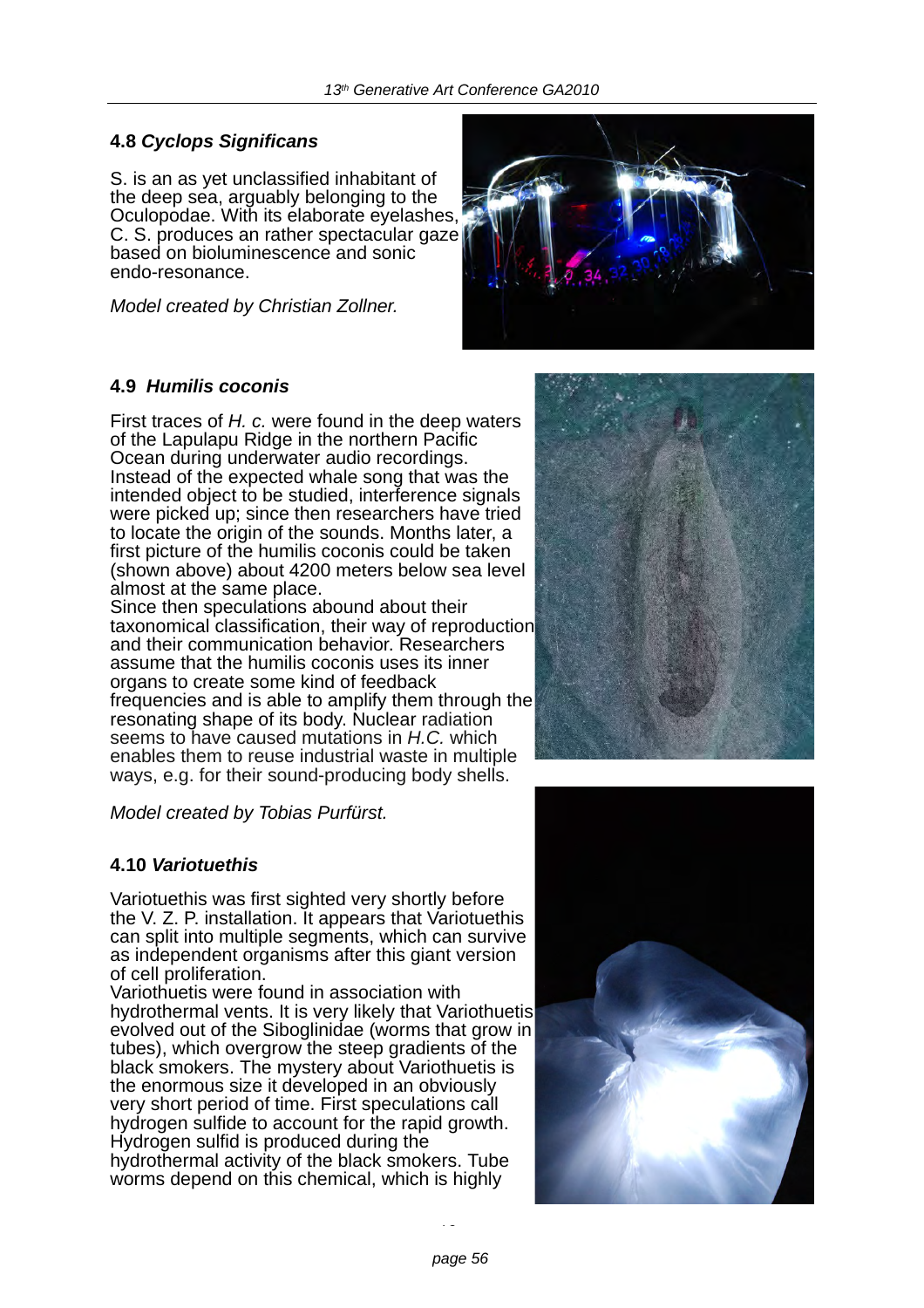#### toxic to most known organisms.

Variothuetis seems unable to produce organic material through the process of chemosynthesis out of hydrogen sulfide. Instead the gas appears to accumulate within Variothuetis, which results in an inflation of the whole organism.

*Model created by J. Tauber and N. Mulla.*

# **4.11 Meteor Deep**

The exact origin of this periodic submarine noise is unknown. Its sounds can reach over several hundred kilometres. It is believed to come fro volcanic eruptions or seismic oscillations, as high amounts of energy are needed to send these signals over such distances.

The crackling sound, shifting rhythmically from high to low frequencies is also modulated from time to time showing resonances of specific frequencies. The peaks in the frequency spectrum seem to show morse code like messages in some of the signals.



By sonic triangulation, the source was located in the South Sandwich Trench, the so called Meteor Deep (55°40'S, 025°55'W) in the South Atlantic, at 8428m depth.

*Model created by Constantin Engelmann.*

#### **4.12** Glomus Raucus Pellucensis

*G, R. P.* is a small multicellular organism that lives in the very deep areas of the sea (8000 - 9000 m). His overall corpus consists of several discs that resemble each other in shape and function. By repeatedly shifting the single discs in relation to each other, the Glomus R. P. is able to advance through the water. The sounds resulting from those movements are of a scratchy and coarse kind, which explains the origin of the Glomus' name. To Face the tremendous water pressure that exists in his habitat, the fragilelooking Glomus R. P. makes use of a semi-open cell design; thereby annulling the human-made dichotomy of "inside/outside".

*Model created by Florian Kühnle.* 

#### **4.13** *Spongia naturalis misericordiae commota*  **and** *Spongia domestica neurotica*

In the family of sponge organisms, the Porifera, this recent discovery has been nicknamed "Gary". Gary consists of many sponges of *Spongia naturalis misericordiae commota (S.N.M.C.)* living in a symbiotic network structure with *Spongia domestica neurotica (S.D.N.)*.

The image shows what is called Gary's heart. This sponge is moving consistently and rhythmically like a mammalian heart muscle and this movement produces a sound similar to human breathing.



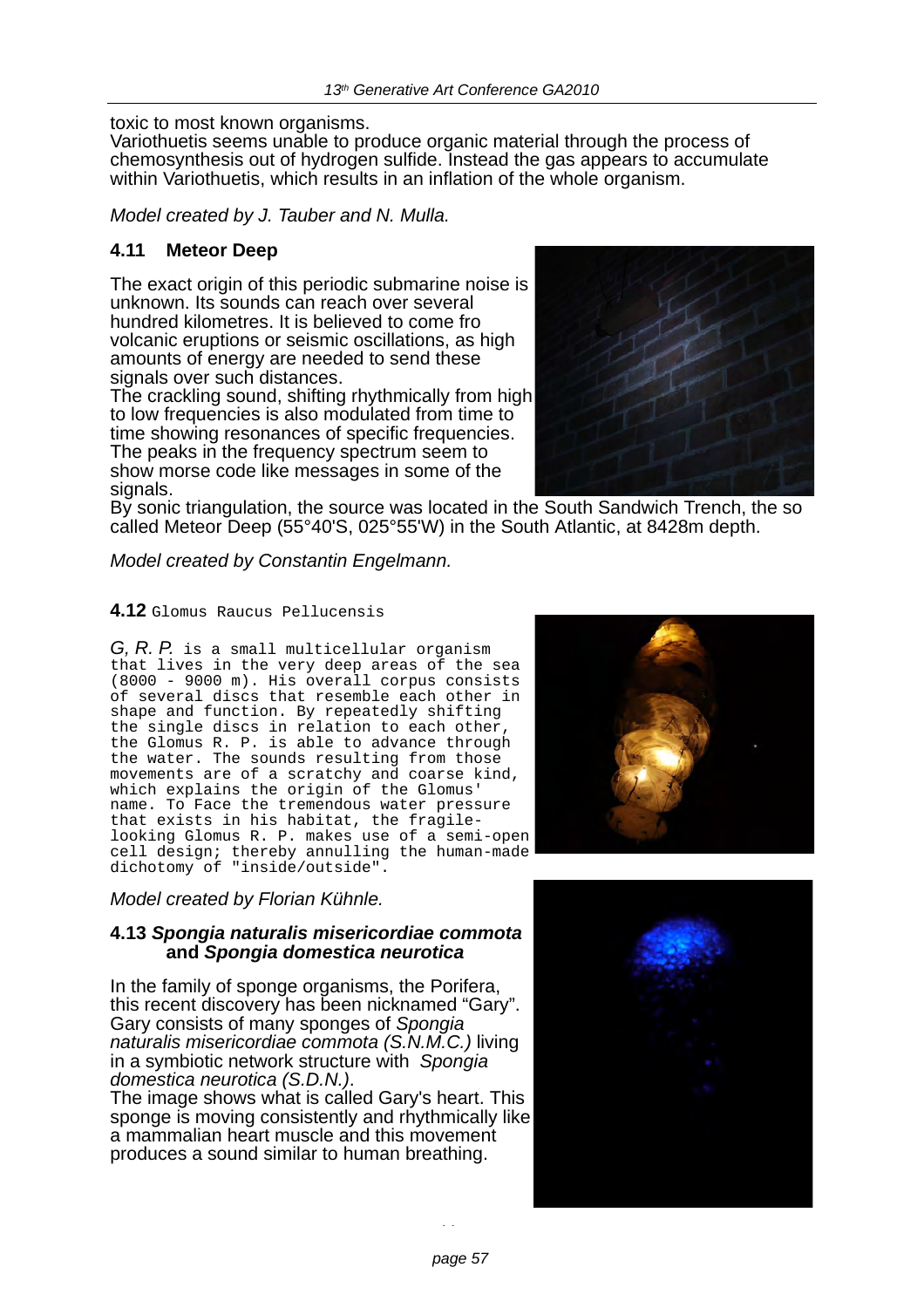Furthermore, clear blue light is emitted by this heart muscle. Two rays appearing irregularly suggest that this structure is also Gary's eyes. Some researchers hypothesize deep philosophical (bordering on spiritual) implications here.

*Models created by Petja Ivanova.*

#### **4.14** *Hydrophis Profundorum Illuminatus*

*H. P. I.* belongs to the omnivorous sea snakes. Besides chasing prey actively, it also maintains a permanent stream of water through its body, which is filtered for nutrition. It is the object of speculations whether H. communicates mainly by hydroacoustic means or also electromagnetically.

*Model created by Peter Bartz.*

## **4.15** *Auralia Oscillia*

The Wobbling Moon Jellyfish, commonly known as the 'Wobble Squid' is a sea jelly that resembles a floating mushroom, closely related to the Aurelia Aurita or common Moon Jellyfish (dt. Ohrenqualle). Four horseshoe shaped gonads situated at the bottom of the stomach are a distinctive feature of the Moon Jellyfish. In Eastern mythology, the jellyfish tried to deceive the dragon king Rinjin, who then beat him and pulled out all the bones of his body. Indeed, Moon Jellyfish possess neither bones nor brain, heart, blood,





head, eyes or ears and consist basically of a floating mouth/anus and digestive system. Thus, the Moon Jellyfish can be appreciated for its simplistic anatomy and vengeful and poisonous nature.

In contrast to the common Moon Jellyfish, the Auralia Oscillia emits a low frequency oscillation perceived as a low wobbling sound as their sting cells (nematocysts) prepare to emit poison in order to capture prey. This mutation is currently understood to function by stunning prey before stinging as an additional mode of attack.

*Model created by Annie Goh.*

## **4.16** *Pringuzela Sospirosa Succubita*

*Pringuzela S.S.'s* long-stretched body is surprisingly angular for a marine animal, with the cylindrical gastro-oral apparatus most prominently developed around a tendinous structure with what seem to be two solar plexi, each attributed to a strong muscular texture, while the brain is only about 9% the weight of comparable Pringuzelae. Its digestive cavity seems to have co-evolved into a resonant tube for deep sea acoustic communication. Projection of the sound is highly directional and it is vaguely resembling humanoid phonemes at varying pitches, with sentimental glissando motives being as common as short disrupted utterings.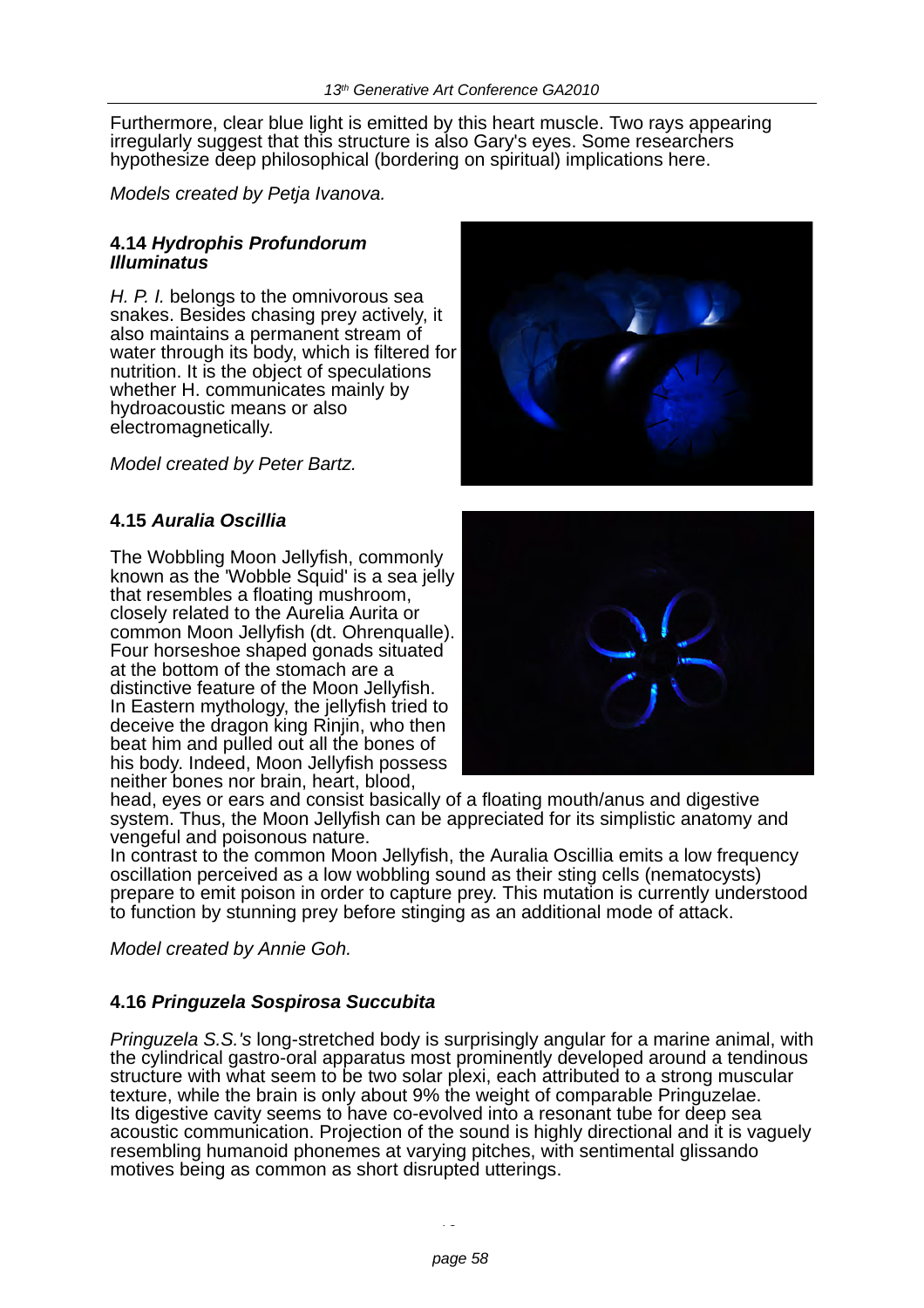*P.ae* seem to appear in great masses at periodic intervals of 2 or 4 years in the warm season, coincident, for no apparent reason, with global events of sporty nature. Yet, this is the first specimen ever brought to surface and kept alive.

*P.ae* feed on anything salty from the oceans, but seemingly also a root of hitherto unknown origin, rich in carbohydrates. A better known fact is, that it serves as a main source of nutrition for a great number of bipedal animals, especially when in a state of relaxation.

*Model created by Hannes Hoelzl, inspired by Ralf Schreiber.*



# **5. Visitor Experience and Responses**

Visitors to the exhibition were given two handouts: a map showing the layout of the space, which creatures are where, and short explanatory texts; and little LED light sources that could be turned on for orientation, like marine searchlights, which were tweaked to be darker than they usually are.

The typical experience a visitor would have was:

One enters a tower on the top of the hill, goes down circular stairs within the tower,

and arrives in full darkness, hearing a dense soundscape of strange sounds. With help from the little LED light, one could barely make out the round walls of the corridor, and slowly moving along one finds the first creature, a giant eye dramatically opening every now and then. Moving on, more and more creatures are encountered; over time, one adapts to the darkness, and after maybe 10 minutes, one can move freely in the dark without extra light.

Watching a creature from up close, it does very little most of the time; sometimes it bursts out in sound, light, motion patterns. When it is calm again, one hears the sounds from the neighboring creatures one may have seen already. When these are also silent, one can hear further away creatures drenched in reverberation.

This feeling of depth is closely modeled on the experience one would have in the deep sea: light would only be present from (soft) bioluminescent sources, and get absorbed at short range, while sound carries much further, and allows more overall orientation.

More attentive visitors would find out that some creatures interact with them: they are sensitive to light, and may become very active when hit by artificial lights; whether this is irritation, curiosity, aggression, or panic is hard to read from the creature's behavior; however, for animals one has never seen before, it should not be obvious. They might also begin to notice several time layers of collective behavior:

The drifting energy levels and their superimposition creates a slow drift of overall activity levels, so occasional sparse phases (reminding one of lulls in conversations) can alternate with long denser episodes – and both will be punctuated by occasional short bursts of activity caused by "magic words" occurring.

The installation was shown during the SuperCollider conference 2010 in Berlin [20], and was extremely well attended (with probably record numbers for sound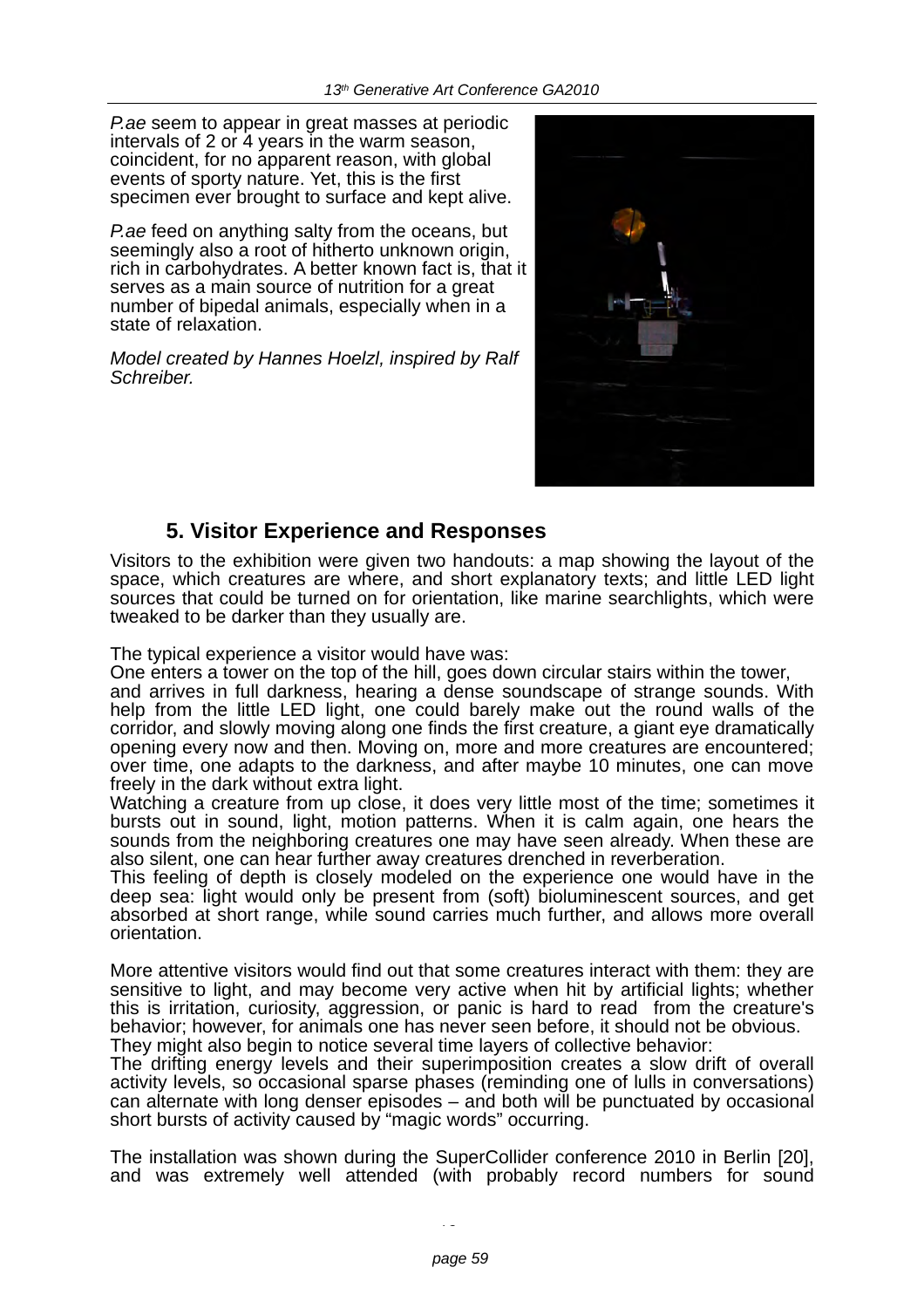installations). While visitors were not systematically asked for opinions, we had very positive responses from both experts and lay persons. Some visitors stayed in the space for very long times and reported sensing the slow changes of atmosphere described. Some objects triggered protective instincts in visitors (especially Laufwerk); some visitors formed their own speculative ideas about the creatures' particularities and living conditions and discussed them at length with the students who were on guard duty. Last not least, the children in the neighbourhood were extremely intrigued by the show - once they had overcome their fear of the dark, they kept coming back, and enthusiastically dragged along their friends and parents.

# **5. Considerations and Future Work**

To the authors, Varia Z. P. seems to strike a happy balance between maintaining a strong, consistent overarching concept, and wide individual freedom to create very diverse, highly differentiated contributions.

Tackling a group project with considerable technical complexity (computational behaviour modeling, wireless communication of microprocessors) is not trivial, and in our understanding, we succeeded by people voluntarily taking over responsibilities based on all the different skills, such that all participants not only identified with their own creature(s), but also with the jointly created larger work.

This self-organizing work process turned out extremely felicitous: a kind of vertical differentiation of labour emerged, where a core group of teachers and particularly skilled participants solved the demanding questions in the infrastructure shared by all creatures with collective technical design decisions. People with less technical and more design background were equally involved in the overall conceptual design sessions and experiments, and further along the differentation axis, they had more time to focus on the physical design and practical building of the creatures and their electronics. This created an effective synergy: The "object designers" would not have realised a communication system of comparable complexity without electronics/ computer expert help; the "system designers" would not have realised as interesting a variety in physical appearances and behaviors if left to their own devices.

The working process was also very rewarding for all, due to the pervasive spirit of generous helpfulness – participants helped others with any tasks they were experienced at, so knowledge flowed freely in all directions; and much of the daunting number of various organizational tasks got taken care of graciously by volunteers. As a didactic strategy, the approach seemed highly motivating to learn new techniques by this kind of immersion, for all participants.

A number of aspects were not fully realised in the existing version of the installation, mainly in the form of quick temporary fixes never getting replaced by "real" solutions. However, to an extent this is a feature: as an open work form, both the concept and the realisation is extensible in many ways.

One can easily imagine refining the behavior of the existing creatures, and their described habitats and ecological context. Given the occasion of further shows, we will happily dive deeper into the biological background by reading more of the relevant research literature; this fell somewhat shorter than intended due to time constraints.

New creatures could then be based on a context that is "closer to nature" - which may be an advantage or not, but worth experimenting with. As captured in some of the code comments, the group had many more ideas than could be realised within the project, so we are looking forward to creating special versions for the next presentation(s) at other locations.